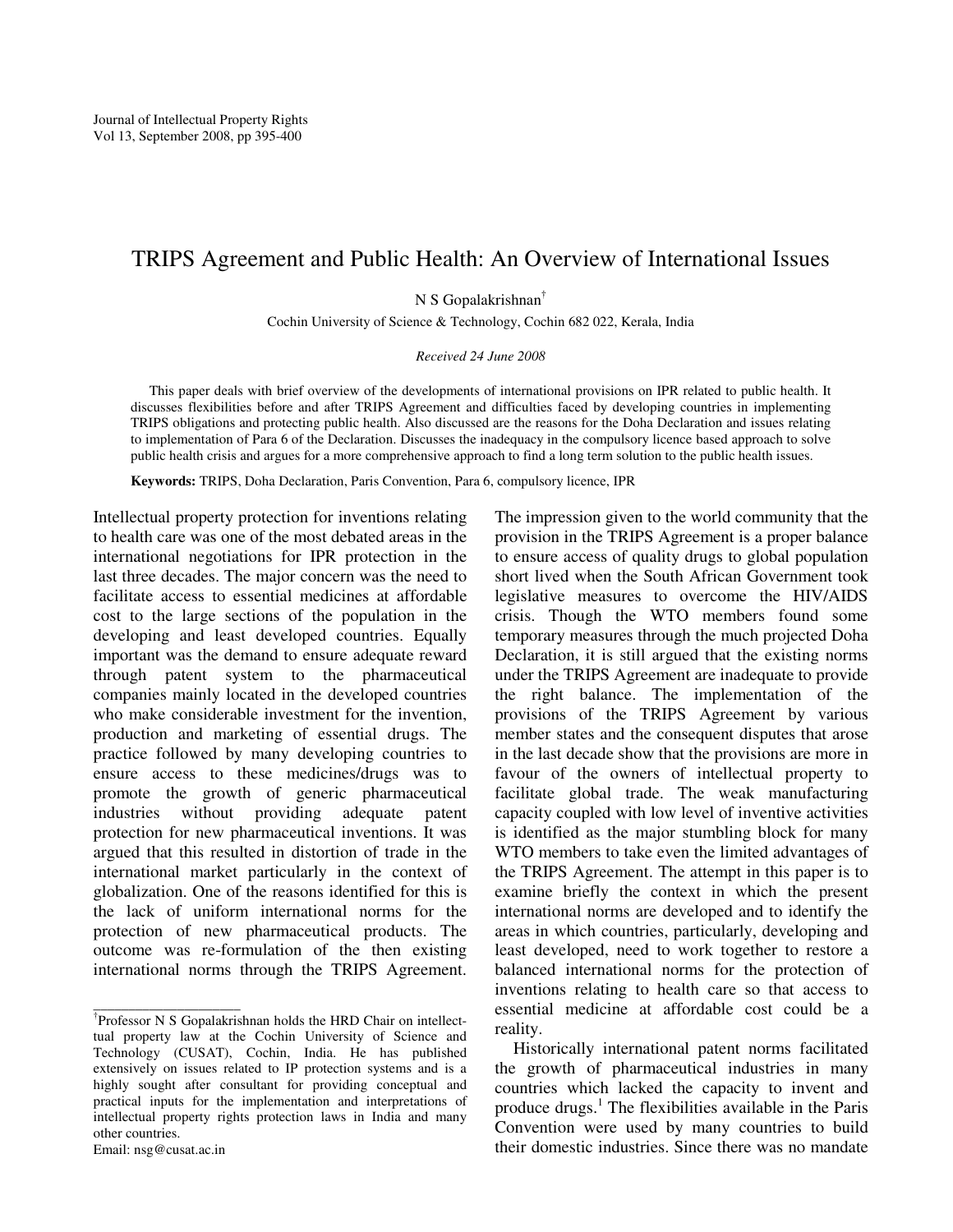to provide product patent, many countries who were members of the Paris Convention provided only process patent in the initial stages to augment the growth of their pharmaceutical industries. This also enabled these countries to provide access to medicines at affordable cost. Though these provisions were mainly enjoyed by the countries in the West till the middle of the last century, some of the Asian countries also used this approach to promote industrial growth in the pharmaceutical sector after the Second World War. The net result was the emergence of strong and powerful generic industries in many parts of the world, including Asia. This also enabled production and distribution of low cost medicine not only in the domestic markets of these countries but also in other developing and least developed countries. Some of these industries even started penetrating into the markets in the developed countries whose industries are mainly responsible for invention and introduction of new and improved drugs in the global market. These industrial activities emerged as a potential threat to the dominance of the powerful pharmaceutical industries in the developed countries, particularly, the US. It was argued by these industrial groups that there is a need to strengthen the international norms for the protection of new inventions to prevent distortion of international trade in pharmaceutical products in the global market. These developments compelled the governments of the developed countries to initiate negotiation for new international norms to protect the new inventions in all new fields of technologies during the Uruguay Round of GATT negotiations stated in  $1986$ <sup>2</sup>. The need for enhanced protection of pharmaceutical products finds special mention in the submissions made by the developed countries. $3$  This includes product patent for new inventions in all fields of technology, extension of term of protection to 20 years considering the time taken to put the drugs into market, restrictions on compulsory licences, special protection for test data submitted for drug approval, etc. Initially the developing countries objected to the inclusion of IPR issues in the GATT negotiations and argued to confine it to the prevention of entry of infringed goods using border security measures. These countries also demanded to focus the discussion on access to technology and protection of the interest of the users of intellectual property.<sup>4</sup> But during the mid-term review held in Geneva in April 1989 these countries agreed for the negotiation of 'the

provision of adequate standards and principles concerning availability, scope and use of a traderelated intellectual property rights'.<sup>5</sup> This, as opined by commentators, was a compromise for greater market access for agriculture and textile products from the developing countries.<sup>6</sup> It opened the door for pushing new international standards for IPR protection through the GATT framework.

 During the negotiations, many strategies were used by developed countries, particularly US, to overcome strong resistance from developing countries, particularly, India, Brazil, Argentina, Thailand etc., and ensured that their proposals find place in the draft reports.<sup>7</sup> The pressure tactic adopted by the US was the use of Special and Super 301 of its Trade Act against many of these countries.<sup>8</sup> US also successfully concluded the North American Free Trade Agreement  $(NAFTA)^9$  and the Andean Pact<sup>10</sup> with improved IPR protection, particularly for pharmaceuticals. Because of these pressures, many countries proposed amendments during the period of GATT negotiations itself, in their domestic patent law to improve protection to pharmaceutical products including pipeline protection. It was interesting to note that in the original Dunkel Draft there was no obligation on the part of countries enjoying 10 years transitional period to facilitate the change from the process patent regime to product patent system to provide pipeline protection for pharmaceutical products. The strong protest from various pharmaceutical organizations, particularly the Pharmaceutical Manufacturing Associations  $(PMA)$ ,<sup>11</sup> forced US to request for the change in the Dunkel Draft and to suggest pipeline provision even for countries enjoying transitional provision. Ignoring the protest from India, Canada, $^{12}$ Egypt and thirteen Latin American countries, Article 70(8) was introduced in the TRIPS to provide temporary protection for new drugs invented after entering into force of the Agreement. While it is true that these countries had the freedom to delay change from process patent regime to product patent regime for 10 years, the obligation to accept product patent application for the new inventions and to grant Exclusive Marketing Rights (EMR) on satisfaction of certain conditions during this period practically helped the inventors of new drugs to acquire protection for the new inventions during this period. This, practically, nullified the effect of the transitional provision and prevented countries with strong generic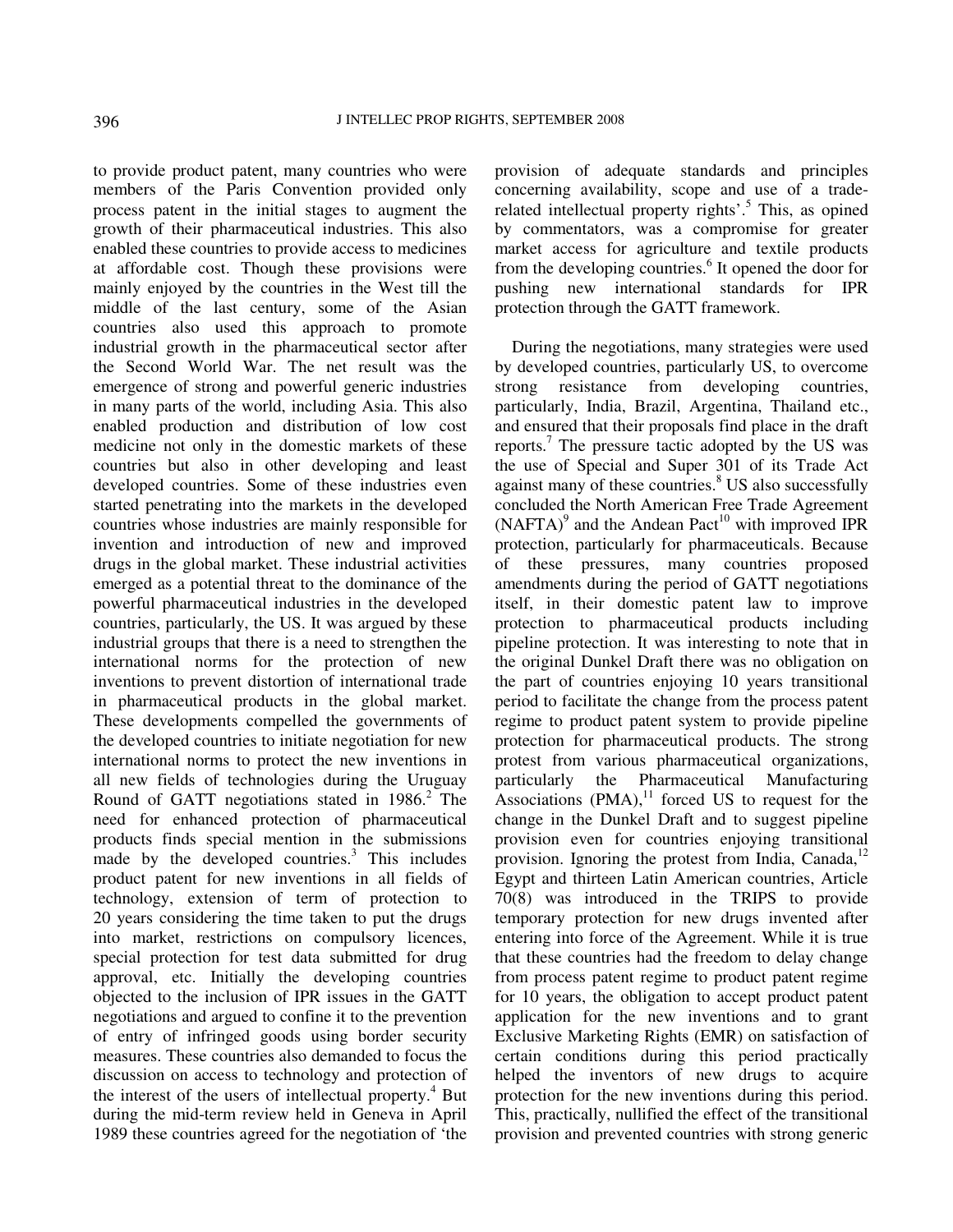industries from producing generics of new drugs, invented after the TRIPS Agreement. The negotiators of the developing countries appeard to be unaware of this trap and were of the impression that they are bound to grant product patent only after 10 years as allowed by the transitional provision. Thus, while the developed countries enjoyed one year period for change of the law, developing countries like India were forced to amend the domestic patent law from the day in which TRIPS came into force.<sup>13</sup> This is the first major blow to the continued growth of generic industries and the efforts to promote access to cheap drugs.

 After the TRIPS Agreement came into force it was argued that there were enough flexibilities in the TRIPS for protecting interest of the generic industries so as to achieve the goal of providing affordable drugs. The flexibilities include freedom to determine the scope of subject matter for product patent protection, $14$  to determine the grounds on which compulsory licence could be issued,<sup>15</sup> in identifying exceptions to patent,<sup>16</sup> providing provisions for parallel import, $17$  and protection of test data<sup>18</sup>, etc. Countries adopted various approaches to implement the obligations and tried to protect public interest of providing access to affordable drugs. But increasingly it was realized that it is difficult to provide access to new drugs in many cases. Many developing and least developed countries could not even enjoy provisions for compulsory licence due to lack of manufacturing capabilities. This forced countries like Brazil and South Africa<sup>19</sup> to introduce compulsory licence provisions to provide cheap medicine for HIV/AIDS victims. The reaction from US to these laws clearly reflects the limitations of the TRIPS flexibilities to provide affordable drugs. $^{20}$  This forced countries to bring health care issues into international attention and demand for clarification and amendment of the TRIPS provision dealing with health care. In the TRIPS Council, developing countries argued for complete freedom to introduce changes in the patent law to overcome health crisis.<sup>21</sup> Though this was opposed by the developed countries they were forced to agree for a unanimous declaration on TRIPS Agreement and Public Health, using compromising words in the Doha Round of Negotiations.<sup>22</sup>

 The major achievement of the developing countries in the Doha Round was their joint effort in convincing the world community that public health is a grave issue and TRIPS provisions create problems in taking effective measures to solve the same. This is evident from the use of the words like 'gravity of pubic health problems', 'other epidemics' and 'effect on prices' in the Doha Declaration on TRIPS and Public Health. $^{22}$ Doha Declaration also clarified that the countries have the freedom to recognize the grounds of compulsory licence,<sup>22</sup> freedom to determine national emergency or others circumstances of extreme urgency<sup>22</sup> and the mechanism to facilitate parallel imports. $^{22}$  The most significant contribution is the clarification on the concept of public health crisis. This is reiterated in para 5 (c) thus: "…it being understood that public health crises, including those relating to HIV/AIDS, tuberculosis, malaria and other epidemics, can represent a national emergency or other circumstances of extreme urgency". This is clearly an improvement over the TRIPS Agreement and the use of 'other epidemics' gives more freedom to identify major local health problems and to use the provision to overcome the problem of access to essential medicines. But it is obvious that this can be enjoyed only by countries having manufacturing capacities.

 The most debated issue was regarding the problem of countries with insufficient or no manufacturing capacity in using the TRIPS flexibilities, particularly provisions for compulsory licence. According to these countries, Articles 31(f) and (h) impose restrictions on importing cheap generics from other countries using compulsory licence provisions. Hence they argued for the freedom to import cheap products from generic manufacturer without any conditions. Even though many developed countries were sympathetic to their problem, the major worry was the misuse of any concession by import of drugs from generic manufacturers using compulsory licence. It was argued by the developed countries that if proper safeguards are not provided there is possibility of the same drugs entering into other countries distorting the market of the patent owner. The fear that the concessions given in the name of public health may be used by the generic manufacturers to promote trade interests forced the developed countries to refrain from allowing such concessions. Since a compromise formula could not be arrived during the negotiations, Para 6 of the Doha Declaration mandated the TRIPS Council to find expeditious solution before the end of 2002. Doha Declaration also extended period of the obligation of the least developed countries to implement the product patent regime till 2016. There is also a mandate to provide technical support to these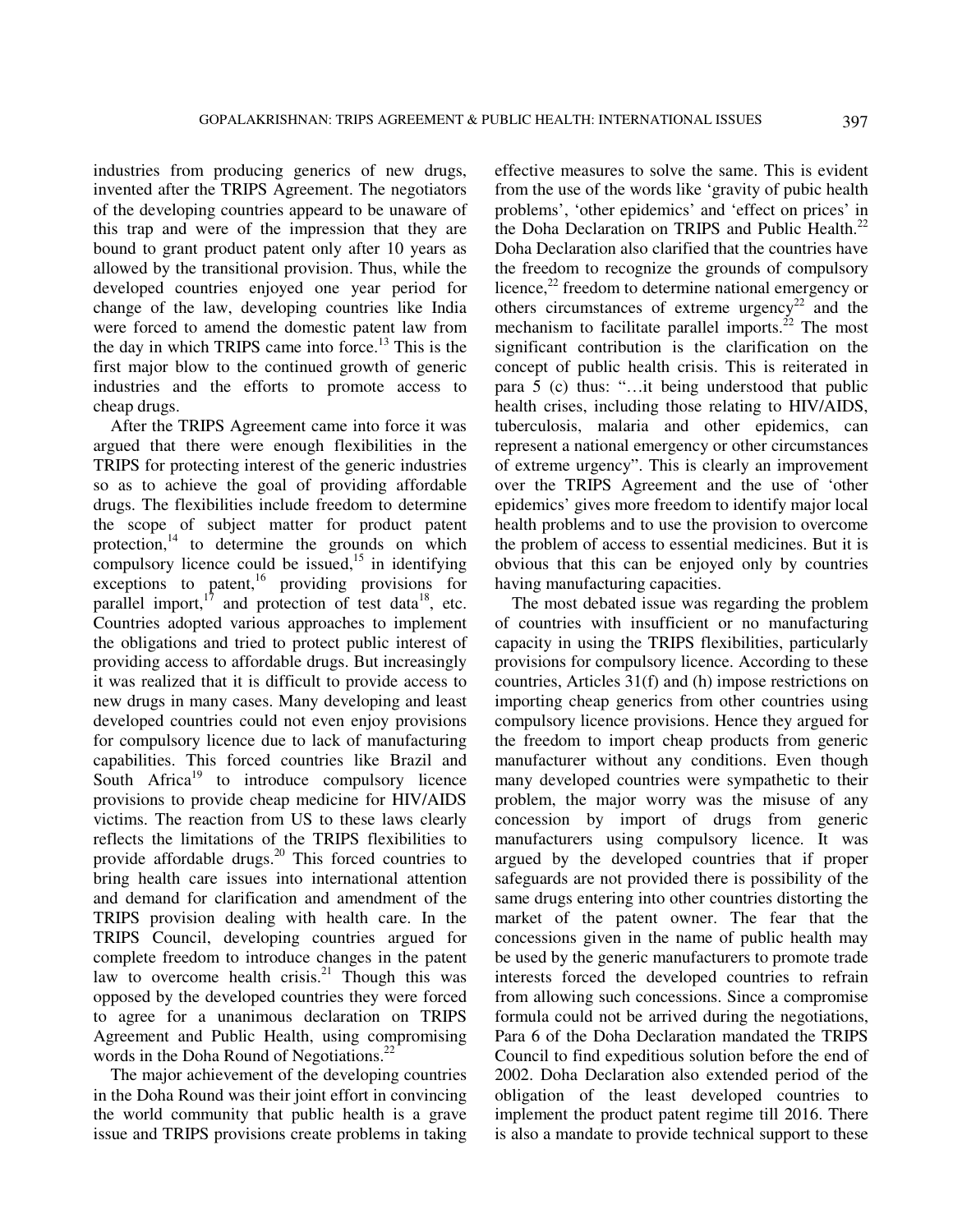countries to facilitate industrial growth as per Para 7 of the Doha Declaration.

After an intricate two years of negotiations<sup>23</sup> the General Counsel of the WTO approved a complex set of rules to implement Para  $6.^{24}$ . The decision contains definition for pharmaceutical products including active ingredients and diagnostic kits. It also defined eligible importing member and exporting member to ensure that only deserving countries are going to use this facility. The obligations of the exporting and eligible importing countries are elaborated to prevent misuse. This includes a detailed notification from the eligible country, indicating the requirements<sup>25</sup> and the intention to grant compulsory licence.<sup>26</sup> The exporting country is bound to indicate the conditions in the compulsory licence to ensure that the products are separately identifiable US labeling standards. $27$  They must also ensure that only required quantity is manufactured and it reaches only eligible importing country. The exporting country is also expected to notify the details of the compulsory licence issued to the TRIPS Council<sup>28</sup> and publish it in the designated website.<sup>29</sup> The obligation to pay remuneration to the right holder is limited to the exporting country so as to prevent double payment. This is also fixed taking into consideration the economic value of the importing country.<sup>30</sup> There is also obligation on the part of the countries to prevent diversion of the trade by re-exporting the products. $31$  All the WTO members also have the obligation to take steps to prevent importing of these products into their market. $32$  Thus the attempt was to give a waiver to the predominant domestic supply requirement in Article 31(f) and the adequate remuneration requirement in Article 31(h) of the TRIPS Agreement. To convert this as a permanent decision and part of TRIPS obligation, Article 31bis, incorporating the provisions in the Para 6 Decision, was adopted as amendment to TRIPS Agreement<sup>33</sup> and is open for the acceptance of two third members of  $WTO.<sup>34</sup>$ 

 It is evident that adequate measures are provided to prevent re-exporting of the products and distortion of the global market. Developed countries, through these provisions ensured that countries with manufacturing capabilities are not going to use public health as a shield to promote the growth of their domestic generic industries by sale of patented products in global market. The complex procedure envisaged, it is felt, would prevent many countries from using these provisions.<sup>34</sup> It is interesting to note that only one

country, Rwanda, made the notification till date as per the decision. One needs to wait and see whether public health needs of developing countries are going to be satisfied by these measures.

## **Conclusion**

 The above brief analysis of the international issues makes it clear that the attempt of the international community to find solution to the problem of public health care is to encourage the generic industry to produce patented drugs through grant of compulsory licence. There are serious doubts, expressed by many, regarding efficacy of the compulsory licence to solve the public health problems. Though this could be a temporary measure in case of public health crisis, the long term solution is to build capacity within the country to manufacture essential drugs. This means finding proper mechanism to ensure the much needed technology transfer to countries with no or insufficient manufacturing capacity. It is unfortunate to note that there is no serious effort on the part of the international community to chart out a set of enforceable binding obligation to achieve this. It is in this area, the developing and least developed countries need to join together and compel the developed countries to agree for a set of norms to ensure transfer of technology.

## **References**

- 1 Ayyangar Rajagopala, *Report on the Revision of the Patents Law,* Government of India, 1959.
- This is evident from the statements of developed countries like the US, EU, Japan. According to US, the areas include "(1) total lack of patent and copyright laws, (2) narrow scope of protection under intellectual property laws resulting in failure to protect entire categories of products or works (3) term of protection that are too short to permit an innovator time to test a product, market it and achieve an adequate return on investment and (4) misuse of compulsory licencing programmes. *See* statement of the United States at the meeting of 25 March 1987, MTN.GNG/NG11/W/2 (3 April 1987) at pp. 2-3. European Union identified the following: (1) inadequacy in the availability and scope of rights, (2) inadequacy in the procedures and remedies for the effective enforcement of existing rights, (3) discriminatory national rules favoring domestic economic activity over import. Japan identified the problem as (1) insufficient protection of substantive intellectual property rights, (2) excessive/discriminatory protection of intellectual property rights, (3) licensing problems in international trade, including government licencing, and unjust exercise of rights by holders, (4) restrictions on patent rights to protect domestic technologies, (5) insufficient domestic and national collaboration for enforcement including border control. Submissions from participants on trade problems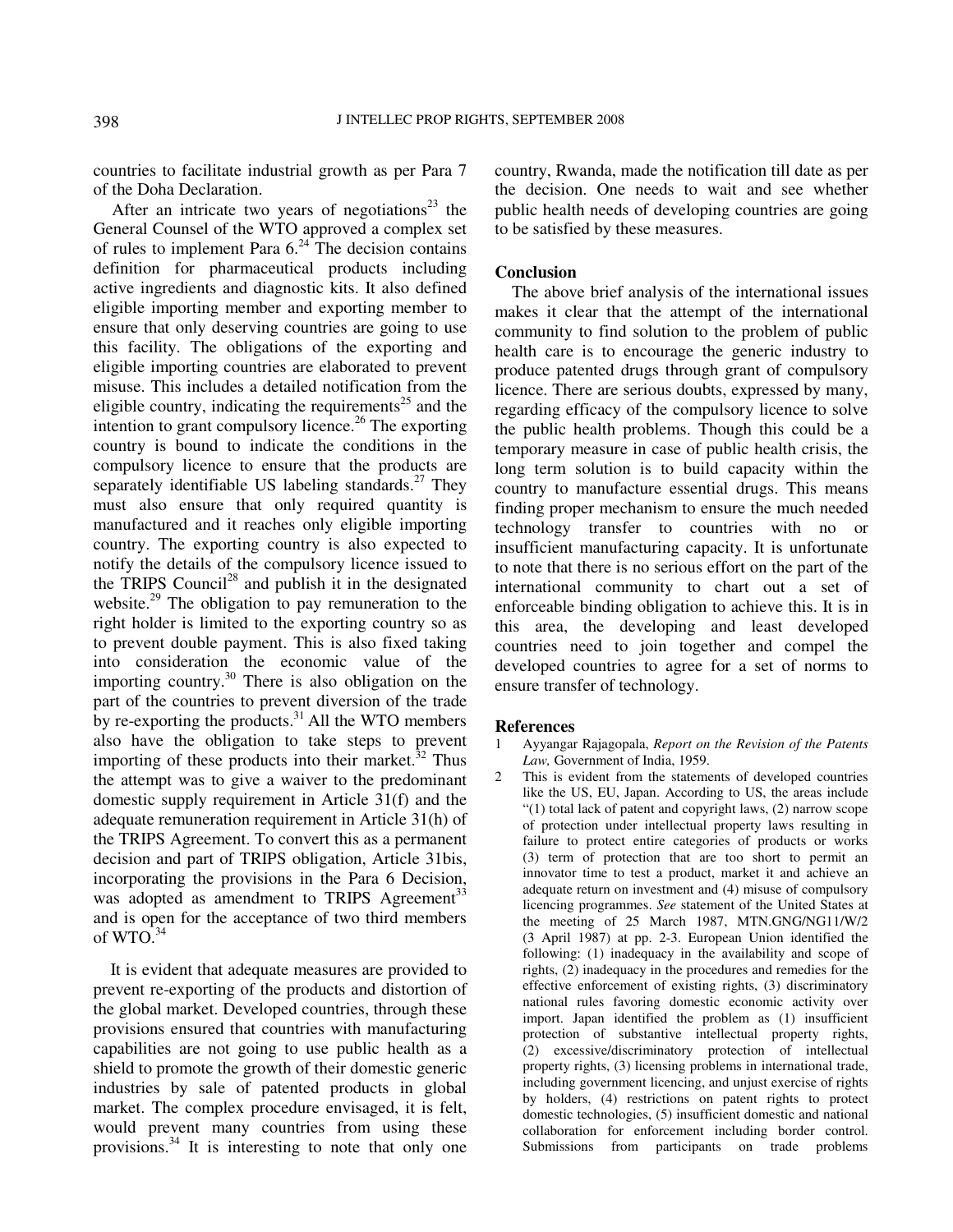encountered in connection with intellectual property rights, MTN.GNG/NG11/W/7 (29 May 1987), pp. 2-5. (jointly by EU, Japan and US).

- 3 Submissions from participants on trade problems encountered in connection with intellectual property rights, MTN.GNG/NG11/W/7Add.2 (5 August 1987) pp. 2-4, 7, 17.
- 4 Intervention by Thailand, Mexico and Brazil. *The GATT Uruguay Round: A Negotiating History (1986-1994), Vol IV: The End Game (Part I),* edited by Terence P Stewart (Kluwer Law International, The Hague), 1999, 465-482.
- 5 Clause 4(b) of Trade Negotiations Committee Mid-Term Review of the Uruguay Round April, 1989, Geneva (MTN.TNC/11).
- 6 Watal Jayashree, *Intellectual Property Rights in the WTO and Developing Countries* (Oxford University Press), 2001, Chapter 2.
- 7 This is evident from the inclusion of patentable subject matter and exceptions in the progress report submitted by TRIPS negotiating group chairman Lars E R Annel and the inclusion of number of provisions in the Dunkel Draft in 1991.
- 8 Use of 301 by the US on countries who were touch on the negotiation – Brazil (1987), Argentina (1988), Thailand (1990), India (1991), China (1991) Taiwan (1992) and Brazil (1993).
- 9 Based on NAFTA Canada changed the compulsory licence provision on pharmaceutical inventions.
- 10 Colombia, Venezuela, Bolivia, Ecuador, and Peru based on decision 313 agreed to improve protection for pharma products.
- 11 US Pharmaceutical Manufacturers Association (PMA) protested against 10 year transition and no pipe line protection. They argued that Special 301 is better than Dunkel provisions.
- 12 Opposition from Canadian Drug Manufactures Association (Generic industry) was against the provisions apprehending the growth of domestic industry.
- 13 India introduced the pipeline provisions in the Patent Act through an Ordinance issued on the mid night of 31 December 1994, Gopalakrishnan N S, Patent Amendment Bill, 1995 - A Critique (1996) 3 *Supreme Court Cases* (J), 1.
- 14 Article 27 of the TRIPS used the standards of novelty, inventive step and capable of industrial application to identify inventions for grant of patent. But since these terms are not defined the countries have the freedom to determine the level of inventive step required to satisfy patent protection. This it is felt will help countries to prevent ever greening of patents in the field of pharmaceuticals if the domestic legislation is properly structured. Various amendments introduced in the Indian Patent Act particularly Section 3(d) are considered as one of the approaches to achieve this.
- 15 Article 31 of the TRIPS gives the freedom.
- 16 Article 30 identified three steps to determine the limitation and exceptions to patent.
- 17 Article 6 of the TRIPS makes it clear that 'for the purposes of dispute settlement under this Agreement, subject to the provisions of Articles 3 and 4 nothing in this Agreement shall be used to address the issue of exhaustion of intellectual property rights'
- 18 Article 39.3 deals with this, Gopalakrishnan N S and Kadavan Benoy K, *Study on Testdata Protection in India*  (Eastern Book Co, Lucknow), 2005.
- 19 South Africa's Medicines and Related Substances Control Amendment Act No. 90 of 1997.
- 20 www.sarpn.org.za/ContryPoveryPapers/SouthAfrica/ april2002/berger/berger.pdf.
- 21 Developing countries suggested the following wording to be introduced: 'Nothing in the TRIPS Agreement shall prevent Members from taking measures to protect public health' (IP/C/W/312, WT/GC/W/450, 4 October 2001).
- 22 WTO Declaration on the TRIPS Agreement and Public Health, adopted on 14 November 2001, WT/MIN(01)/DEC/2 dated 20 November 2001, paras 1, 3, 5(b), 5(c), 5(d).
- 23 Attara Amir, The Doha Declaration on the TRIPS Agreement and Public Health, access to pharmaceuticals, and options under WTO law**;** Sun Haochen, Reshaping the TRIPS Agreement concerning Public Health – Two critical issues', http://www.cid.harvard.educidtradePapershaochensun.pdf.; Correa Carlos M, Implications of the Doha Declaration on the TRIPS Agreement and Public Health, World Health Organization, 2002; May Ruth and Bailey Michael, 'TRIPS and Public Health: The Next Battle', Oxfam Briefing Paper 15, Oxfam International, 2002; Alsegard Erik, 'Global Pharmaceutical Patents after Doha Declaration – What lies in the future', *Script-ed*, 1(1)(2004).
- 24 General Council, Implementation of paragraph 6 of the Doha Declaration on the TRIPS Agreement and public health WT/L/540 and Corr.1, 1 September 2003, http://www.wto.org/english/tratop\_e/trips\_e/implem\_para6\_ e.htm; Abbott Frederick M and Van Puymbroeck Rudolf V, Compulsory licensing for public health: A guide and model documents for implementation of the Doha Declaration Paragraph 6 Decision, World Bank, Washington D C, 2005, para 2.
- 25 This includes the name of the produce and specific quantity and also evidence to establish insufficient on no manufacturing capacity in case of countries other than least developed countries.
- 26 This is to inform that product patent is granted for the product and intending to issue compulsory license.
- 27 This includes indication of the quantity necessary for the importing country, special labeling and marking, distinguishing packaging with special colour or shape of the product without affecting the price.
- 28 The information includes the name and address of the licensee, the name of the products, quantity, name of the exporting countries, duration of the licence and address of the website in which information is given.
- 29 Before the shipment the quantity exported and distinguishing features of the product must be given in the website of the licensee or in the WTO website.
- 30 General Council, Implementation of paragraph 6 of the Doha Declaration on the TRIPS Agreement and Public Health WT/L/540 and Corr.1,1 September 2003, http://www.wto.org/english/tratop\_e/trips\_e/implem\_para6\_ e.htm., para 3.
- 31 General Council, Implementation of paragraph 6 of the Doha Declaration on the TRIPS Agreement and public health